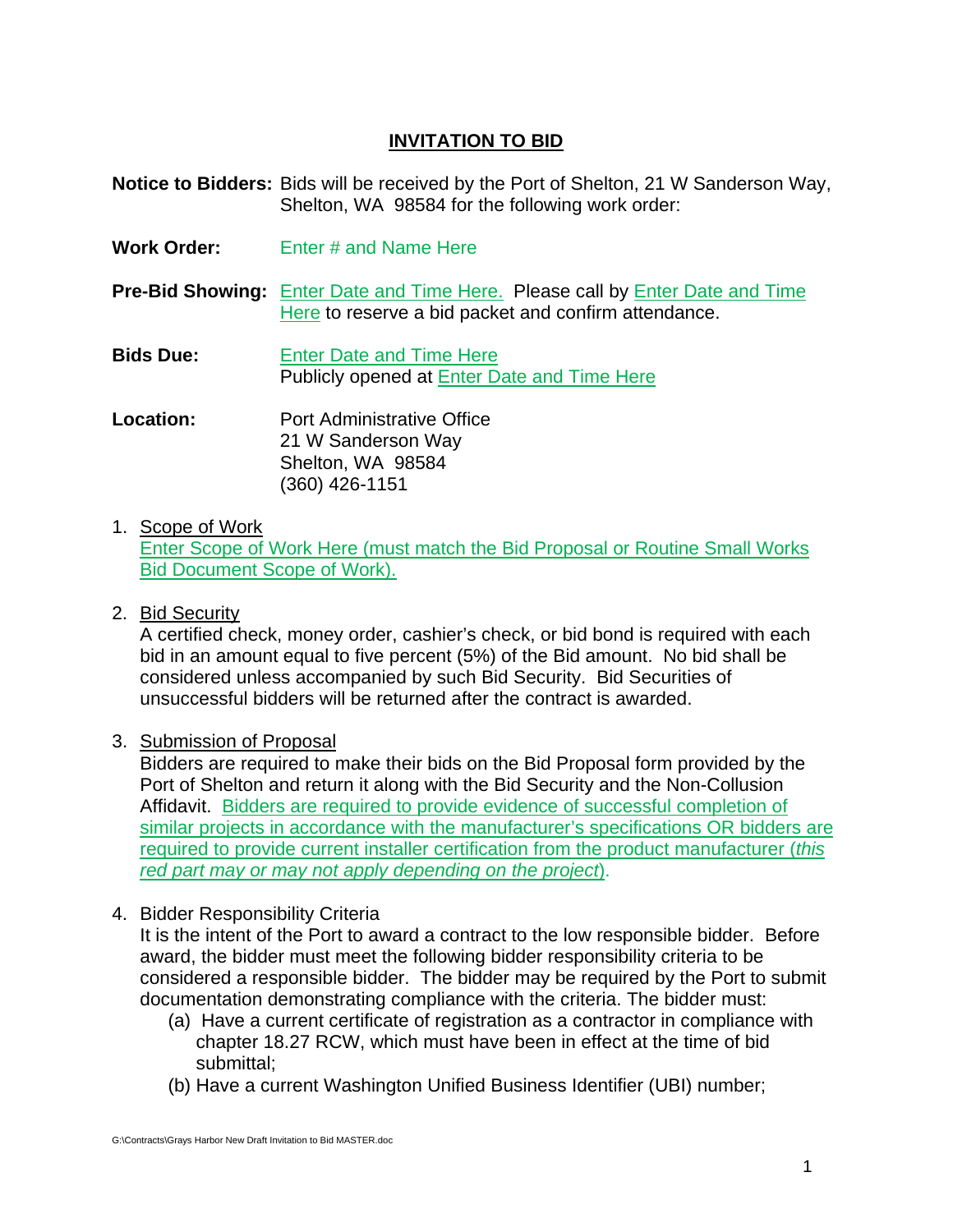- (c) If applicable:
	- i. Have Industrial Insurance coverage (workers' compensation) coverage for the bidder's employees working in Washington as required in Title 51 RCW;
	- ii. Have an employment security department number as required in Title 50 RCW; and
	- iii. Have a Washington Department of Revenue state excise tax registration number as required in Title 82 RCW;
- (d) Not be disqualified from bidding on any public works contract under RCW 39.06.010 or 39.12.065(3);
- (e) *Optional Supplemental Bidder Responsibility Criteria (must be deliberate, documentable and defendable):*
	- a. *Fgdsfdg*
	- b. *Rtqrtwqr*

The public works contractor must verify responsibility criteria for each first tier subcontractor, and a subcontractor of any tier that hires other subcontractors must verify responsibility criteria for each of its subcontractors.

## 5. Signature

A bid by a corporation or company shall include the printed name of the corporation or company, the printed name and title and the signature of the President, Secretary, or other officer authorized to bind the corporation or company. An impression of the corporate seal must appear on bids submitted by the corporation. A bid by a firm shall include the printed firm name and member or agent name. Any person signing the proposal as an agent for another or others must also file legal evidence of his authority to do so. The business mailing address and telephone number must be provided.

## 6. Bid Results

Bid results shall be faxed or emailed to each bidder on **Enter Date Here.** The successful bidder will have an official Notice of Award sent via mail. If in the opinion of the Port, all bids are unsatisfactory, they may reject all of them and re-advertise, and in such case, all such Bid Securities shall be returned to the bidders; but if the contract is let, then all Bid Securities shall be returned to the bidders, except that of the successful bidder, which shall be retained until a contract is entered into and Performance and Payment Bonds are provided to the Port District for the performance of the contract and otherwise conditioned as required by law, with sureties satisfactory to the Commission, in amounts equal to the contract price.

## 7. Non-Collusion Affidavit

Proposals must be prepared without the assistance of any officer or other person employed by or connected in any manner with the Port of Shelton. The signed and notarized Non-Collusion Affidavit must be returned with the Bid Proposal. The Port has one or more notary public(s) on staff that can notarize documents upon reasonable request.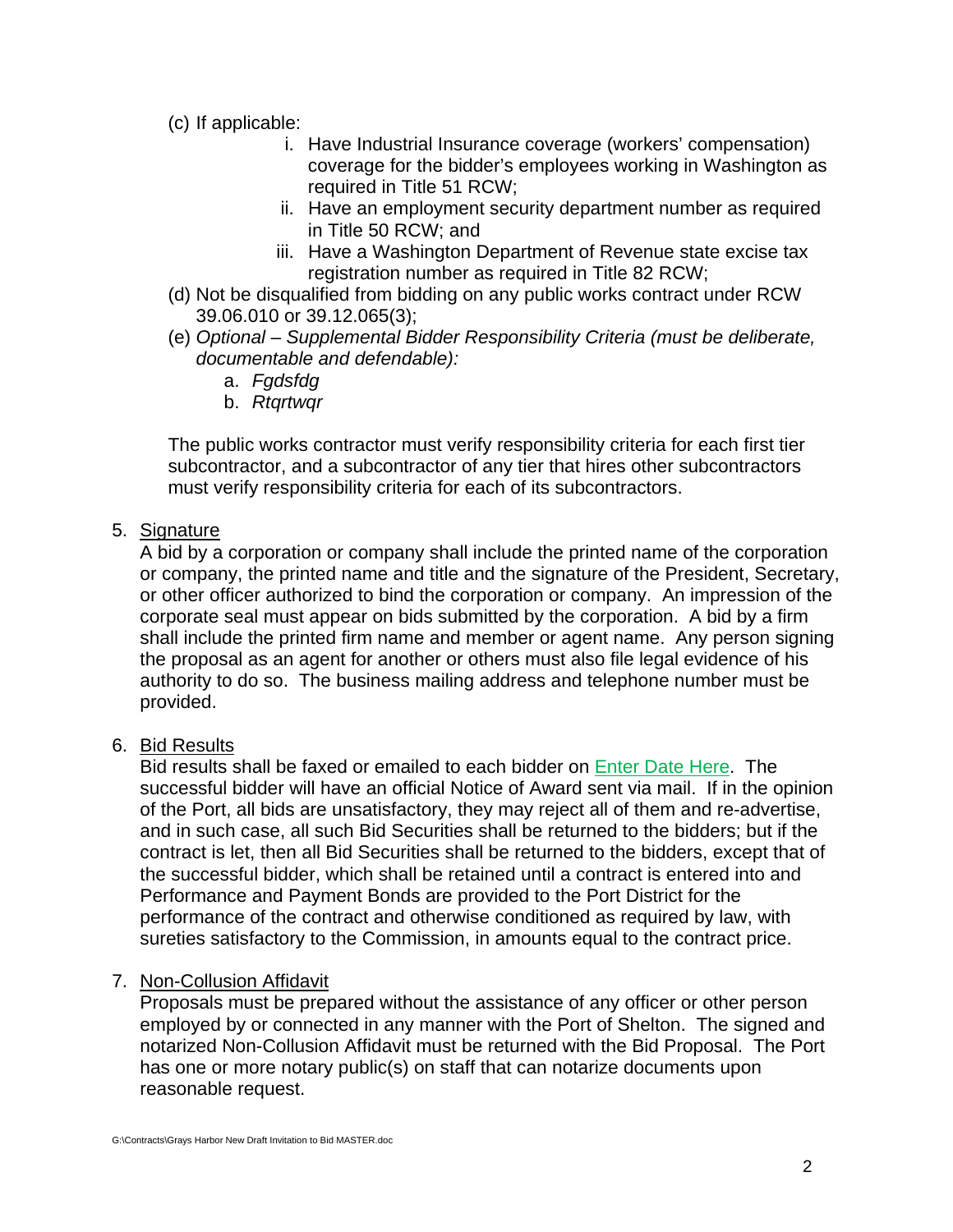## 8. Examination of Site & Conditions

The contractor, by filing a bid, acknowledges that he has examined or has had the opportunity but knowingly declined to examine, the premises and site so as to compare them with the drawings and specifications, and to have satisfied himself as to the facilities and difficulties attending the execution of the proposed contract (including local conditions, uncertainty of weather and all other contingencies) before the delivery of his proposal, and no allowance shall be subsequently made on behalf of the Contractor by reason of any error or neglect on his part.

#### 9. Withdrawal of Proposal

Proposals may only be withdrawn by written and signed request and only if such request is received prior to the opening of the bids. No bid will be received or considered after the time set for the opening of the bids.

#### 10. Performance Bond and Labor & Material Payment Bonds

Prior to execution of the contract, the successful bidder shall furnish Performance and Labor & Material Payment Bonds covering the faithful performance of the contract and the payment of all obligations arising thereunder in such form approved by the Owner and in the amount of one hundred percent (100%) of the contract. The bidder shall require the attorney-of-fact who executes the required bonds on behalf of the surety to affix thereto a certified and current copy of this power-ofattorney indicating the monetary limit of such power.

## 11. Execution of Contract

The successful bidder must sign and return the Agreement and furnish the Performance Bond, Labor & Material Payment Bond, Certificate of Insurance, and Intent to Pay Prevailing Wages within fourteen (14) days from the Notice of Award date. Failure to do so will result in the forfeiture of said Bid Security to the Port and all rights of said bidder with regard to this project will be annulled to the extent allowed by law. The Contract is executed once all of the documents listed in this section are furnished within the timeline specified and the Port of Shelton Managing Director then signs and dates the Agreement.

## 12. Insurance & Liability

The Contractor shall procure and maintain during the life of this contract such insurance as shall protect him and any subcontractor performing work covered by this contract from claims or damages for bodily injury, including death resulting therefrom as well as from claims for property damage, which may arise from operations under this contract, whether such operations are performed by himself or by any subcontractor or by anyone directly employed by either of them.

Insurance must be placed with commercial insurance companies licensed to do business in the State of Washington and which possess minimum financial standards of A.M. Best Company, A-:VI or better. Certificates of Insurance for all insurance shall be filed with the Port of Shelton naming the Port of Shelton, its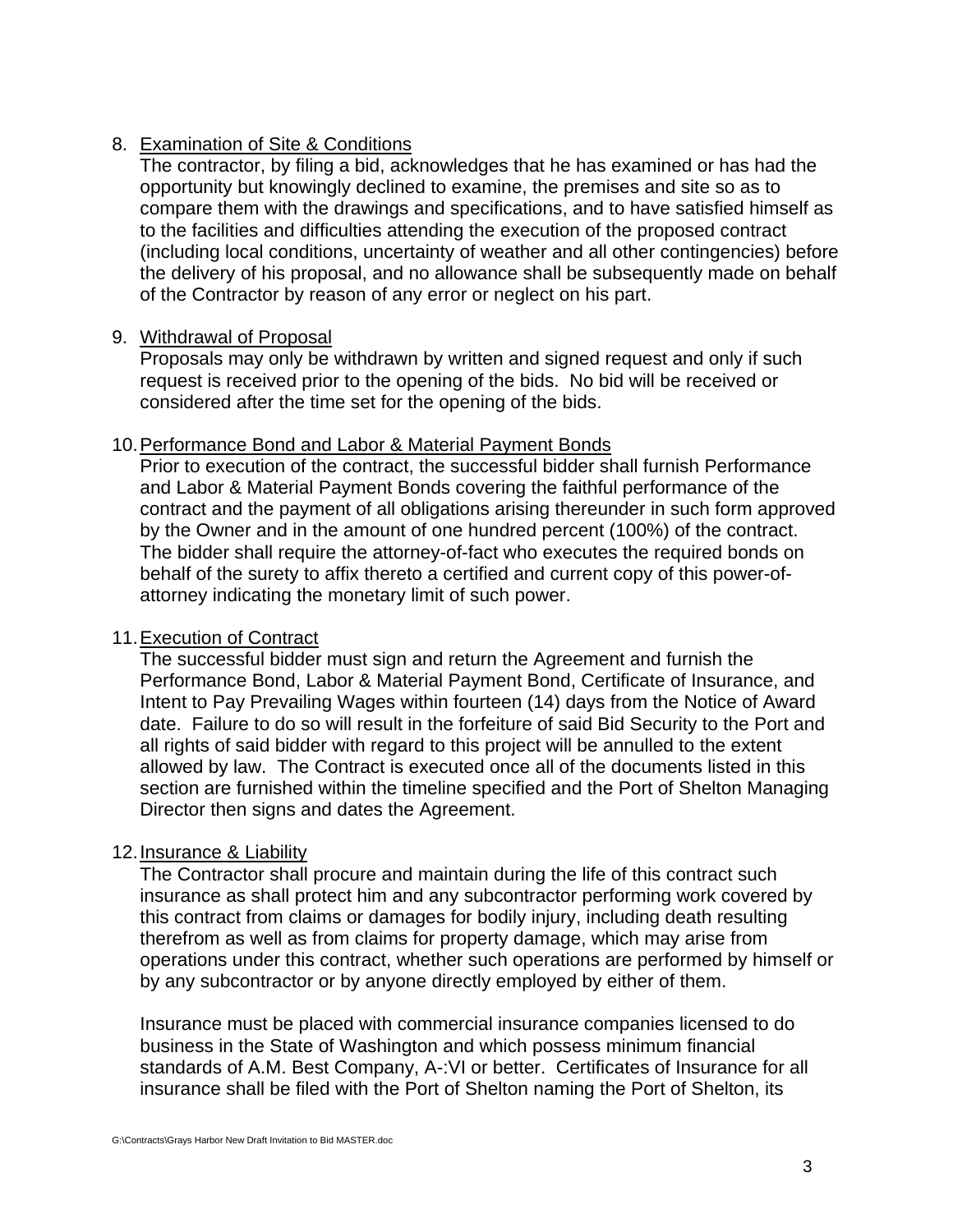officers, employees, board, and volunteers as Additional Insured. The policy amount shall be \$1,000,000 combined single limit.

All insurance policies by the Contractor shall provide (1) that the policies shall not be cancelled or the amount thereof reduced without forty-five (45) days prior written notice to the Port of Shelton, and (2) that forty-five (45) days prior written notice shall also be given if the policy is not to be renewed at the scheduled expiration date.

#### 13. Prevailing Wage

It is the sole responsibility of the Contractor to assign the appropriate classifications to all laborers, workmen or mechanics that will perform any work pursuant to any Public Works Contract and to ascertain the applicable prevailing wage rates and fringe benefits for each such classification.

Current prevailing wage data can be obtained by the Contractor from the Industrial Statistician of the Department of Labor and Industries, Prevailing Wage Office, P.O. Box 44540, Olympia, Washington 98504-4540, (360) 902-5335, or on their website at http://www.lni.wa.gov/TradesLicensing/PrevWage/WageRates/Printable/default.asp

#### 13. Bidding Documents

Bona fide bidders may obtain bidding documents at the time of the pre-bid showing or upon request to the Port, provided that arrangements have been made as defined previously in this invitation.

## **Rejection of Bids:**

The Port of Shelton will have the right to reject any and all bids and in particular to reject a bid received after the deadline for bids due or bids that are not accompanied by the required Bid Security or Non-Collusion Affidavit or a bid in any way incomplete ornonresponsive to the bid package.. The Port further reserves the right to accept that proposal which is to the best interest of the Port of Shelton.

## **Appeal Process:**

There is no appeal process for bids determined to be non-responsive (bid does not respond to all the required elements in this bid package solicitation). If the Port determines that the apparent low bidder does not meet bidder responsibility criteria in paragraph 4 above and is therefore not a responsible bidder, the Port shall notify the bidder in writing with the reasons for its determination. If the bidder disagrees with this determination, it may appeal the determination within 24 hours of receipt of the Port's determination by presenting additional information to the Port. The Port will consider the additional information before issuing its final determination. If the final determination affirms that the bidder is not responsible, the Port will not execute a contract with any other bidder until two business days after the bidder determined to be not responsible has received the final determination.

Dated this **Enter Today's Date Here.**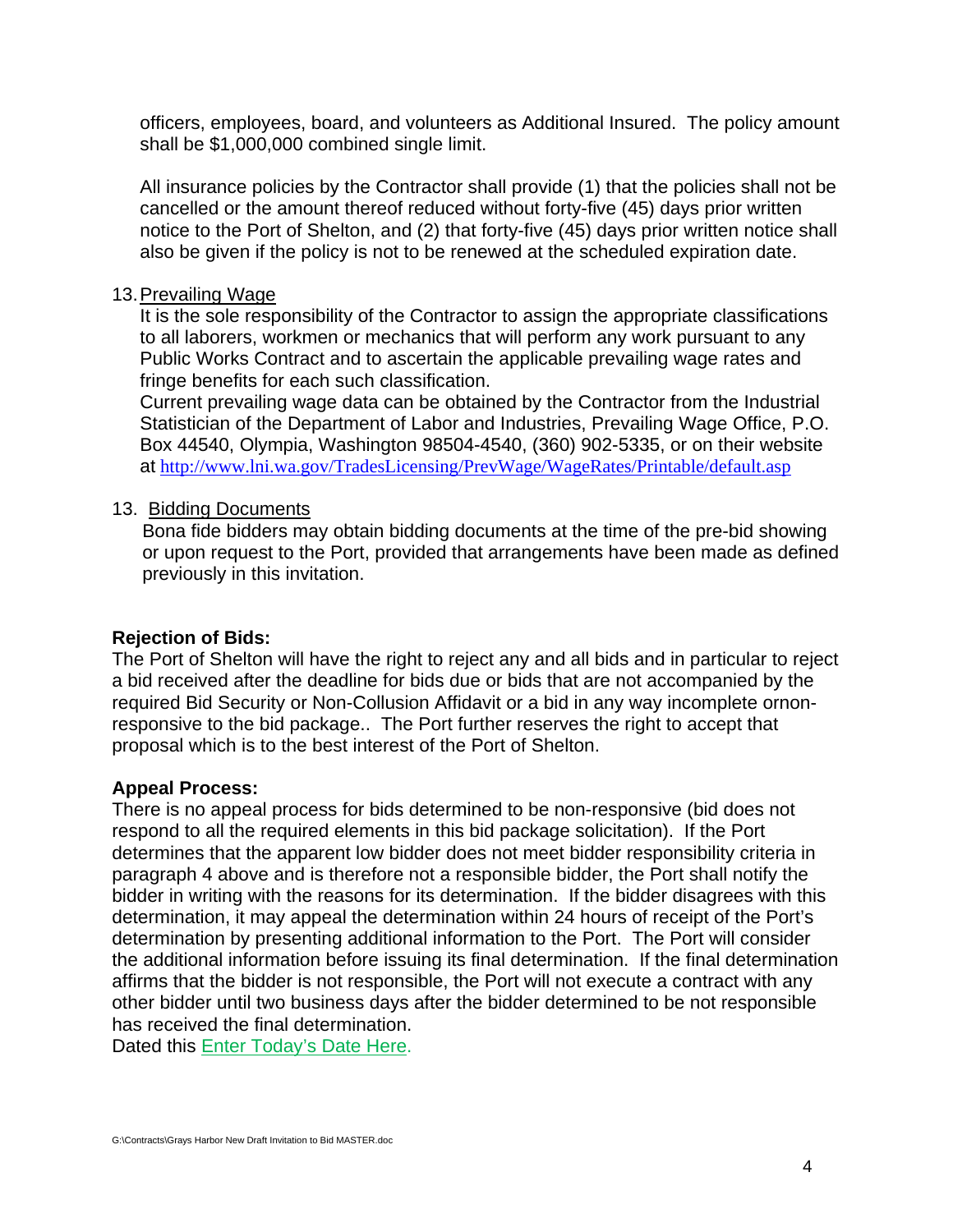Brandon Palmer Port of Shelton Engineering Technician Office (360)426-1151Fax (360)427-0231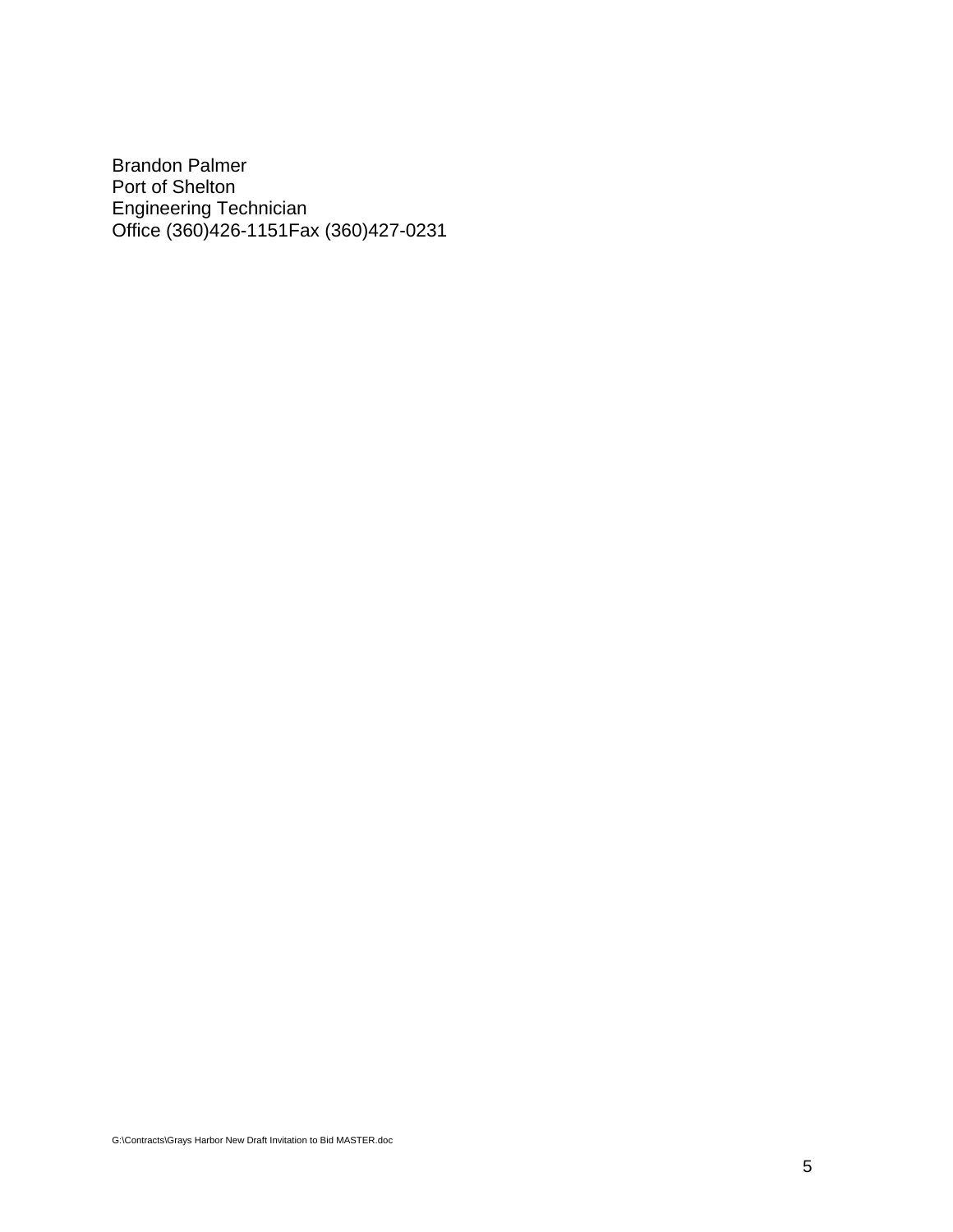## **AGREEMENT**

THIS AGREEMENT entered into this \_\_\_ day of \_\_\_\_\_\_\_\_\_ 2009, by and between the Port of Shelton, a Washington municipal corporation of the State of Washington, hereinafter referred to as "Port," and \_\_\_\_\_\_\_\_\_\_\_\_\_\_\_\_\_\_\_\_\_\_\_\_\_\_\_\_, hereinafter referred to as "Contractor;"

WHEREAS, it is the mutual desire of the parties hereto that Contractor should undertake a certain Public Works Project on behalf of the Port, described as follows:

**Work Order #** Enter number and name here

NOW, THEREFORE, for and in consideration of the mutual covenants and conditions herein contained, the parties hereto agree as follows:

- 1. AGREEMENT TO PERFORM PUBLIC WORKS CONTRACT: Contractor shall undertake the performance of the said Public Works Contract at Port of Shelton, Mason County, Washington. The Contractor shall provide all equipment and personnel to adequately undertake the work as contemplated by this Agreement.
- *2.* TIME OF PERFORMANCE: Contractor shall commence the work as contemplated by this agreement upon Notice to Proceed and shall pursue the work diligently and continuously until the project is completed. **All work must be completed within** *\_\_\_\_\_\_\_\_* **calendar days after written Notice to Proceed is issued.**
- 3. SPECIFICATIONS AND CONDITIONS: The scope of work to be performed under this Agreement is as follows: Must match scope of work in, Invitation to Bid, Bid Proposal (or Routine Small Works Bid Request Form).
- 4. CONTRACT DOCUMENTS: It is further agreed that the Invitation to Bid, Bid Drawing, Bid Proposal, Notice of Award, Prevailing Wage Rates, Performance Bond, Payment Bond, Certificate of Insurance and Notice to Proceed are specifically referred to and made a part of this Agreement and shall have the same force and effect as though all the same were fully inserted herein and constitute the CONTRACT DOCUMENTS.
- 5. MANNER OF PERFORMING WORK: The Contractor has examined the site of work and has decided the manner for performing all necessary labor. The Contractor is aware that the work vicinity contains tenants of the Port and care must be taken to prevent unreasonable disturbance.
- 6. CHARACTER OF MATERIALS: The Contractor has examined the site of work and has decided the character of the materials to be encountered.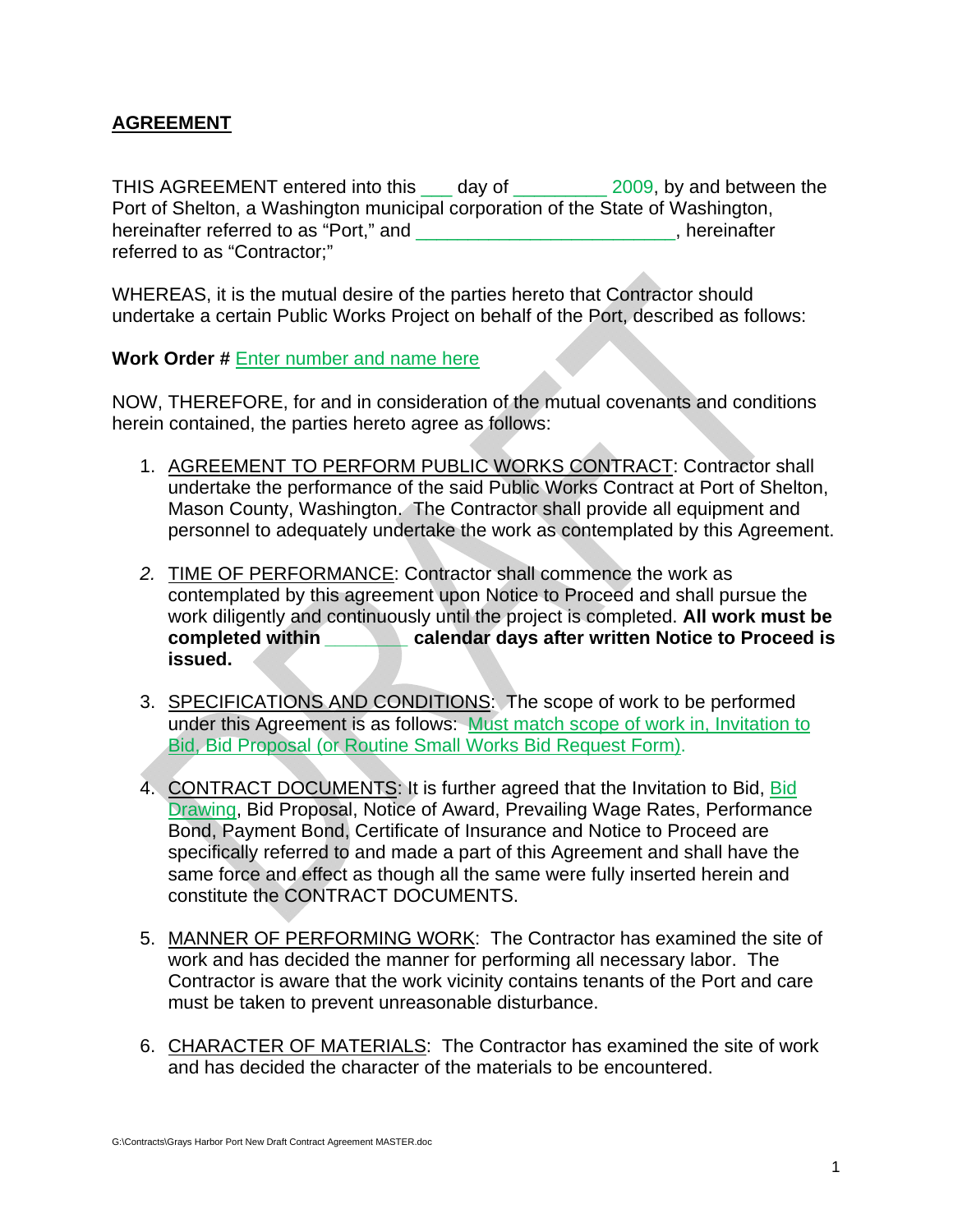- 7. DAILY LOG: Contractor shall maintain a daily report of operations and a time log on a format to be approved by the Port, and shall, upon request, promptly provide to the Port a daily copy of such log. Among other things, such log shall precisely specify the time of commencing work and the time of termination of work. Contractor shall record the times and the duration of all shutdowns for any purpose during the workday.
- 8. PERMITS: The Contractor shall pay for, obtain, and satisfy all necessary permits to undertake the work as contemplated by this Agreement unless specified otherwise in the bid documents.
- 9. AGENCY NOTIFICATIONS: Contractor shall give appropriate notification to all necessary governmental agencies of its intention to undertake the work contemplated by this Agreement, which notifications shall be in addition to other requirements of said agencies. Contractor shall provide a copy of such notices to the Port.

## 10. CONTRACT PRICE:

bid amount + Washington State Sales Tax.

Price written out here dollars + Washington State Sales Tax, totaling total price.

11. TIME OF COMPLETION AND LIQUIDATED DAMAGES: The work shall be commenced immediately after written notification to proceed by the Port to the Contractor and shall be completed as indicated in paragraph 2, TIME OF PERFORMANCE.

Unless there shall have been an extension of time granted by the Port, for each calendar day after the above time expires, for the completion of the work that remains uncompleted, the Contractor shall pay the Port the sum of \$**\_\_\_\_\_\_\_** as fixed, agreed liquidated damages, and this sum is not to be in any sense a penalty. In the event of an extension of time, the Contractor shall pay the Port as liquidated damages specified amount per day for each day that the work remains uncompleted beyond the date or time fixed by the extension of time.

The Contractor does hereby authorize the Port to deduct such liquidated damages from the amount due or to become due the Contractor. The Contractor further agrees that any such deduction shall not in any degree release the Contractor from further obligations and liabilities in respect to the fulfillment of the entire contract.

12. PAYMENT: Payment shall be made monthly and upon completion of all work. Contractor shall submit, prior to the 5<sup>th</sup> of each month, a request for payment which clearly itemizes the work that has been completed and references the applicable Port of Shelton work order number. Port staff will verify the information and submit the request, minus that portion which must be retained by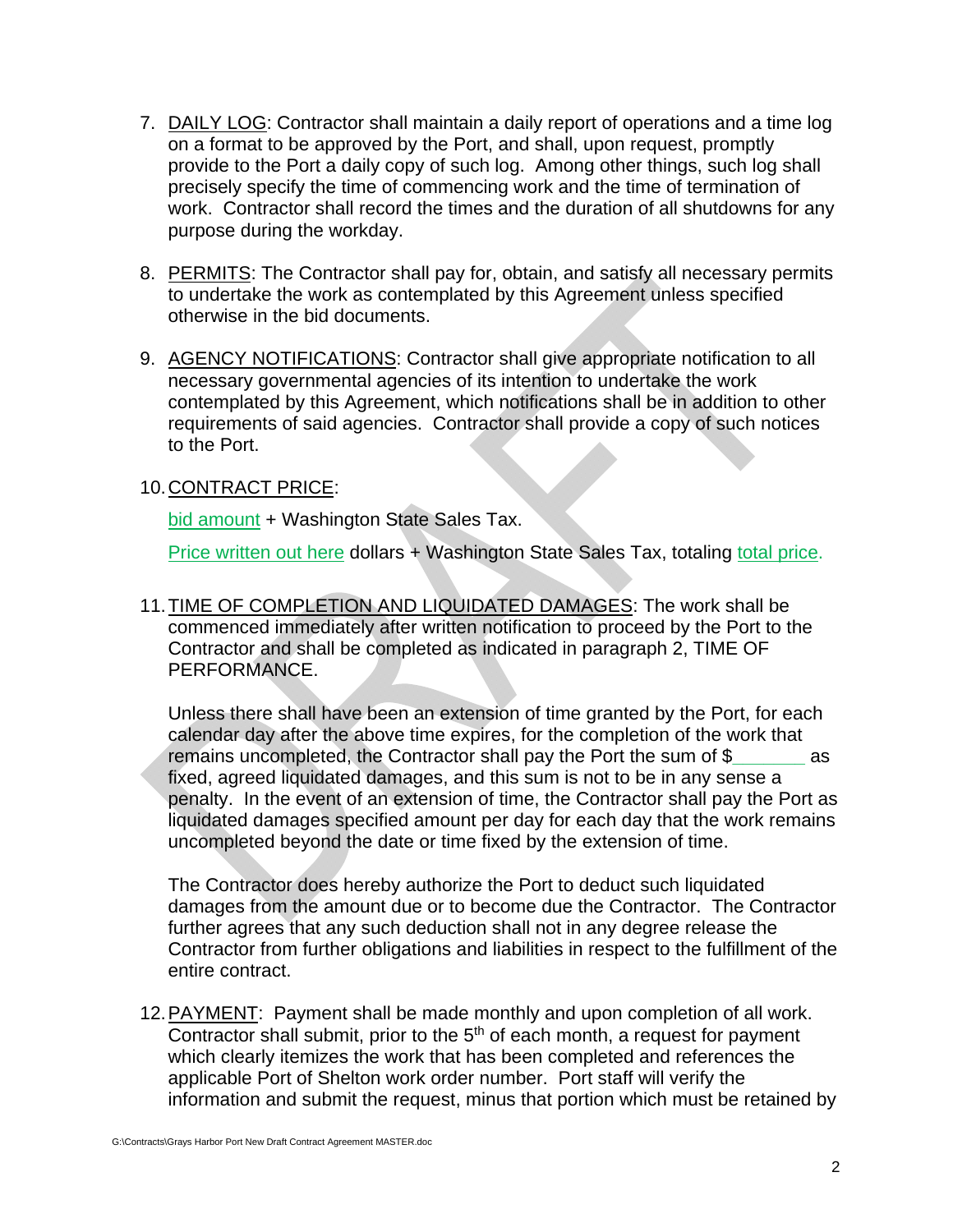law, to the Port Commission for approval at the regularly scheduled meeting held on the 3rd Tuesday of each month. Payment will then be made.

- 13. STATUS OF CONTRACTOR: Contractor is an independent contractor and is not the agent, servant or employee of the Port. Contractor shall pay all items of expense in connection with his performance of this Agreement when such items of expense become due.
- 14. ASSIGNMENT AND SUBCONTRACTING: The Contractor shall not assign this Agreement or any interest therein nor subcontract the whole or any portion of the work contemplated by this Agreement, nor may any interest hereunder be assigned or transferable by operation of law, or by any process or proceedings of any court or otherwise, without the prior written consent of the Port. The Contractor shall, when intending to use subcontractors, provide the Port with a Payment Bond as well as the list of the proposed subcontractors to be used to the Port for approval prior to any subcontracting.

## 15. SUBCONTRACTOR RESPONSIBILITY:

- A. The Contractor shall include the language of this section in each of its first tier subcontracts, and shall require each of its subcontractors to include the same language of this section in each of their subcontracts, adjusting only as necessary the terms used for the contracting parties. Upon request of the Port, the Contractor shall promptly provide documentation to the Port demonstrating that the subcontractor meets the subcontractor responsibility criteria below. The requirements of this section apply to all subcontractors, regardless of tier.
- B. At the time of subcontract execution, the Contractor shall verify that each of its first tier subcontractors meets the following bidder responsibility criteria:
	- a. Have a current certificate of registration as a contractor in compliance with chapter 18.27 RCW, which must have been in effect at the time of bid submittal;
	- b. Have a current Washington Unified Business Identifier (UBI) number;
	- c. If applicable:
		- i. Have Industrial Insurance coverage (workers' compensation) coverage for the bidder's employees working in Washington as required in Title 51 RCW;
		- ii. Have a Washington Employment Security Department number as required in Title 50 RCW; and
		- iii. Have a Washington Department of Revenue state excise tax registration number as required in Title 82 RCW;
		- iv. An electrical contractor license, if required by Chapter 19.28 RCW;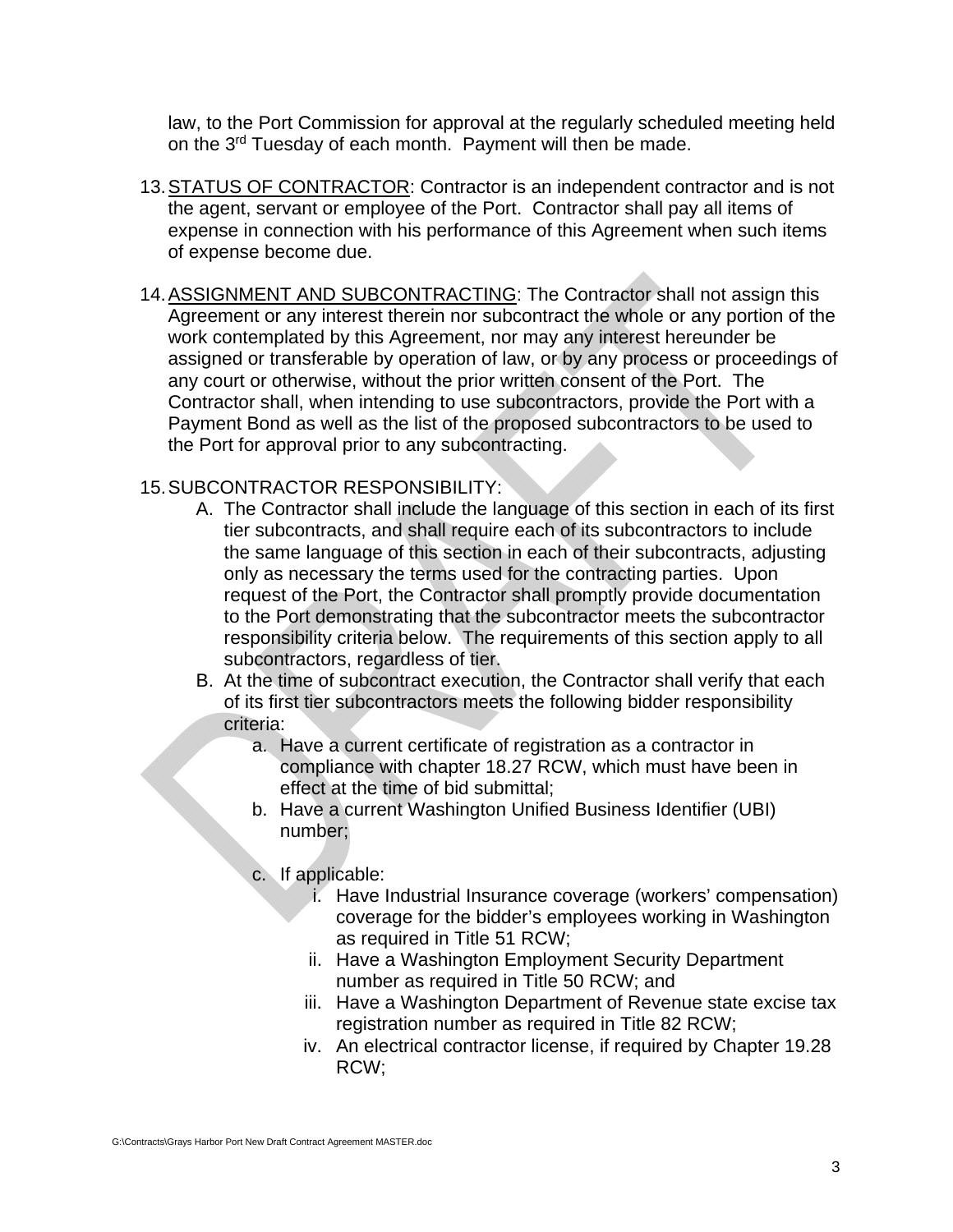- v. An elevator contractor license, if required by Chapter 70.87 RCW.
- C. Not be disqualified from bidding on any public works contract under RCW 39.06.010 or 39.12.065(3);
- D. *(Optional) Add applicable optional criteria identified in the bid documents here.*
- 16. NON-WAIVER OF BREACH: Failure of the Port to insist upon the strict performance of any of the covenants of this Agreement or failure to exercise any option herein conferred in any one or more instances shall not be construed to be a waiver or relinquishment of any other covenant of this Agreement or any subsequent default of same covenant or condition.
- 17. INDEMNIFICATION: The Contractor shall protect, indemnify and hold harmless the Port from any demand of whatsoever nature for loss, damage or injury caused to persons or property, including property of the Port, arising out of this Agreement. The Contractor shall defend, hold and save the Port harmless from all liability and/or expense, including expense of litigation in connection with actual or alleged injury or damage.
- 18. INSOLVENCY: If contractor shall file a petition in bankruptcy, or if Contractor shall be adjudged bankrupt or insolvent by any court, or if a receiver of the property of Contractor shall be appointed in any proceeding brought by or against the Contractor, or if Contractor shall make an assignment form benefit of creditors, the Port may, at its option, terminate this Agreement at any time.
- 19. TERMINATION FOR DEFAULT: Time is of the essence of this Agreement. In the event Contractor shall fail to keep and perform any of the covenants or conditions of this Agreement contained, or should Contractor for any reason be unwilling or unable to carry out said Agreement, then the Port may cancel this Agreement upon giving Contractor three (3) days notice in writing.
- 19.NOTICES: All notices hereunder may be deliverable in person or mailed. The Port's mailing address shall be: **21 W Sanderson Way, Shelton, WA 98584**. The Contractor's mailing address shall be **put in contractor's address here**. Such notices may be sent to the address of either party as each may advise the other from time to time in writing. Notices sent by mail shall be deemed to have been given when properly mailed and the postmark affixed by the United States Post Office shall be conclusive evidence of the date of mailing thereof.
- 20.ATTORNEY FEES FOR BREACH: In the event of a breach of the contract by either party, the breaching party shall be liable to the non-breaching party for all damages sustained as a result thereof, including consequential damages, reasonable legal expenses incurred, expert witness fees and any costs of suit.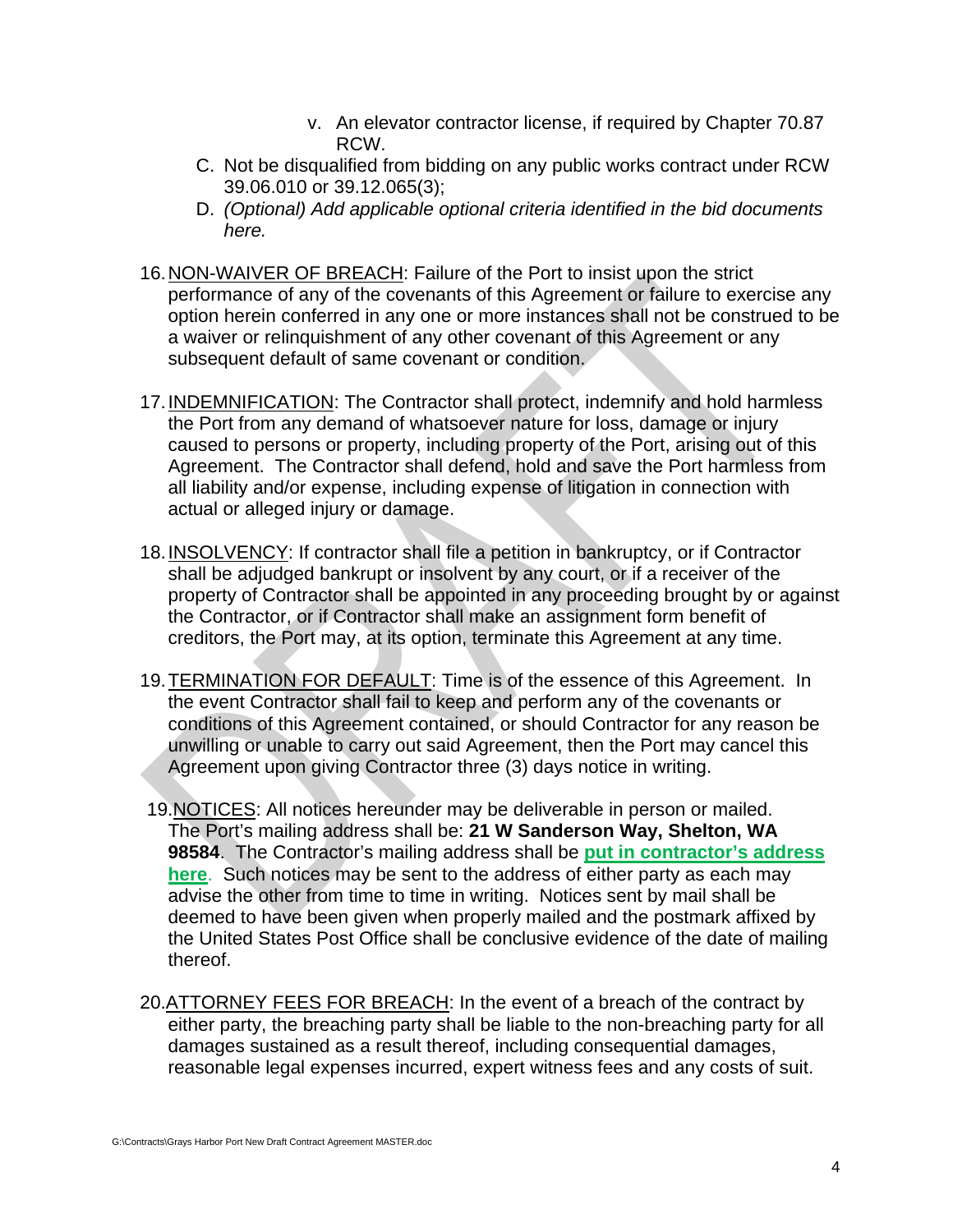### 21.INSURANCE & LIABILITY

The Contractor shall procure and maintain during the life of this contract such insurance as shall protect him and any subcontractor performing work covered by this contract from claims or damages for bodily injury, including death resulting therefrom as well as from claims for property damage, which may arise from operations under this contract, whether such operations are performed by himself or by any subcontractor or by anyone directly employed by either of them.

Insurance must be placed with commercial insurance companies licensed to do business in the State of Washington and which possess minimum financial standards of A.M. Best Company, A-:VI or better.

Certificates of Insurance for all insurance shall be filed with the Port of Shelton naming the Port of Shelton, its officers, employees, board, and volunteers as Additional Insured. The policy amount shall be \$1,000,000 combined single limit.

All insurance policies by the contractor shall provide (1) that the policies shall not be canceled or the amount thereof reduced without forty-five (45) days prior written notice to the Port of Shelton, and (2) that forty-five (45) days prior written notice shall also be given if the policy is not to be renewed at the scheduled expiration date.

#### 22. PREVAILING WAGE

It is the sole responsibility of the contractor and subcontractors to assign the appropriate classifications to all laborers, workmen or mechanics performing any work pursuant to any Public Works Contract and to ascertain the applicable prevailing wage rates and fringe benefits for each such classification. Current prevailing wage data can be obtained by the contractor from the Industrial Statistician of the Department of Labor and Industries, Prevailing Wage Office, P.O. Box 44540, Olympia, Washington 98504-4540, (360) 902-5335, or go to their website at

http://www.lni.wa.gov/TradesLicensing/PrevWage/WageRates/Printable/default.asp.

## 23.PERFORMANCE BOND AND LABOR & MATERIAL PAYMENT BONDS

Prior to execution of the contract, the Contractor shall furnish Performance and Labor & Material Payment Bonds covering the faithful performance of the contract and the payment of all obligations arising thereunder in such form approved by the Owner and in the amount of one hundred percent (100%) of the contract. The bidder shall require the attorney-of-fact who executes the required bonds on behalf of the surety to affix thereto a certified and current copy of this power-of-attorney indicating the monetary limit of such power.

For contracts under \$25,000 (including sales tax), in lieu of a performance bond, the Contractor may provide written and signed request to have the Port retain 50% of the contract price for 30 days following completion of all work or receipt of all